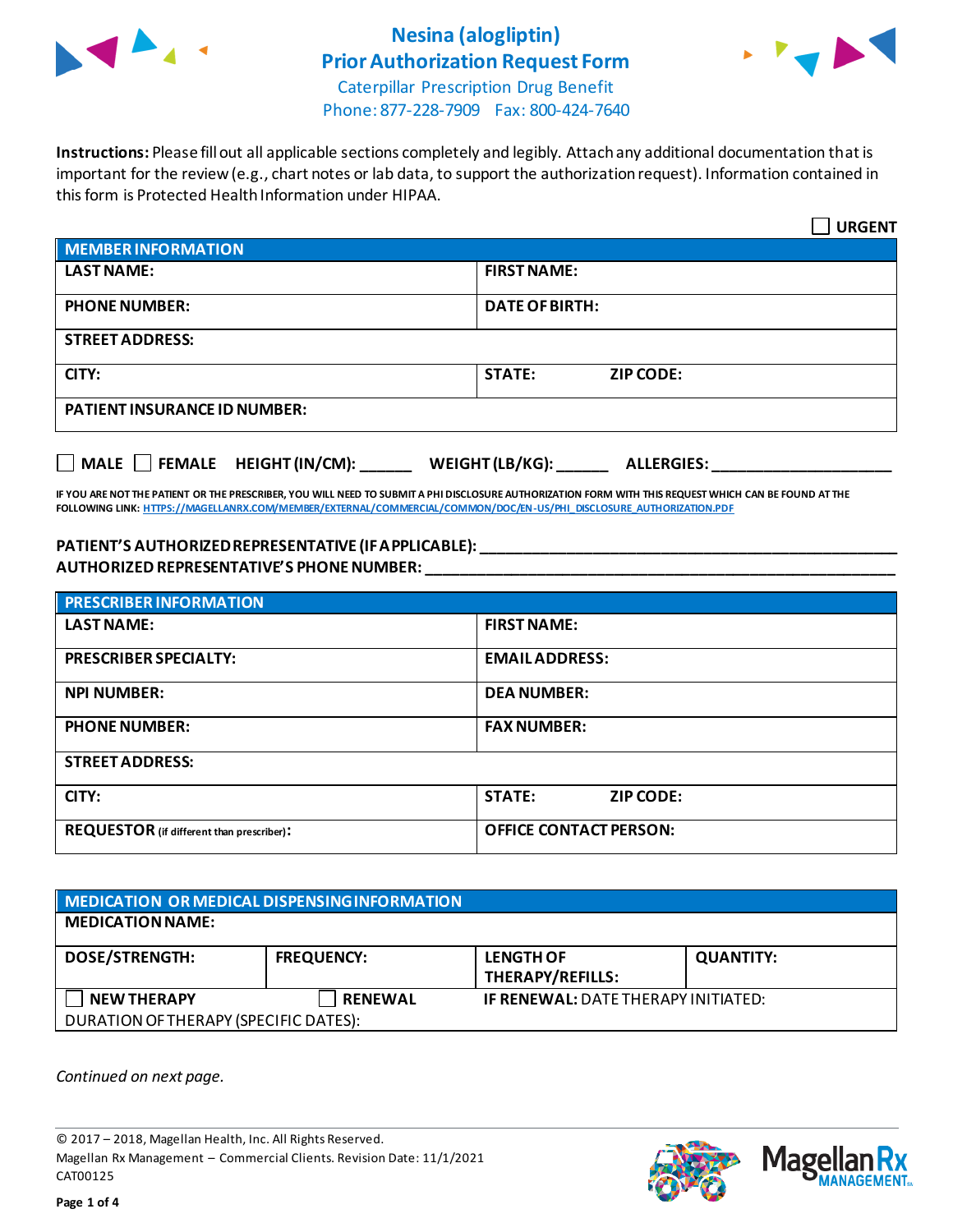

# **Nesina (alogliptin) Prior Authorization Request Form**



Caterpillar Prescription Drug Benefit Phone: 877-228-7909 Fax: 800-424-7640

| <b>MEMBER'S LAST NAME:</b>                                                                                                                                                                             | <b>MEMBER'S FIRST NAME:</b>                                                                              |                                           |  |  |  |
|--------------------------------------------------------------------------------------------------------------------------------------------------------------------------------------------------------|----------------------------------------------------------------------------------------------------------|-------------------------------------------|--|--|--|
|                                                                                                                                                                                                        | 1. HAS THE PATIENT TRIED ANY OTHER MEDICATIONS FOR THIS CONDITION?                                       | YES (if yes, complete below)<br><b>NO</b> |  |  |  |
| <b>MEDICATION/THERAPY (SPECIFY</b>                                                                                                                                                                     | <b>DURATION OF THERAPY (SPECIFY</b>                                                                      | <b>RESPONSE/REASON FOR</b>                |  |  |  |
| DRUG NAME AND DOSAGE):                                                                                                                                                                                 | DATES):                                                                                                  | <b>FAILURE/ALLERGY:</b>                   |  |  |  |
|                                                                                                                                                                                                        |                                                                                                          |                                           |  |  |  |
|                                                                                                                                                                                                        |                                                                                                          |                                           |  |  |  |
| <b>2. LIST DIAGNOSES:</b>                                                                                                                                                                              |                                                                                                          | $ICD-10:$                                 |  |  |  |
| $\square$ Type 1 diabetes                                                                                                                                                                              |                                                                                                          |                                           |  |  |  |
| □ Type 2 diabetes<br>□ Other Diagnosis<br>$ICD-10Code(s):$                                                                                                                                             |                                                                                                          |                                           |  |  |  |
| 3. REQUIRED CLINICAL INFORMATION: PLEASE PROVIDE ALL RELEVANT CLINICAL INFORMATION TO SUPPORT A<br>PRIOR AUTHORIZATION.                                                                                |                                                                                                          |                                           |  |  |  |
| Is the patient 18 years of age or older?                                                                                                                                                               | $\square$ Yes $\square$ No                                                                               |                                           |  |  |  |
| Is the patient already taking the requested medication?                                                                                                                                                | $\Box$ Yes $\Box$ No                                                                                     |                                           |  |  |  |
| Is the patient's HbA1c 7% or greater? □ Yes □ No                                                                                                                                                       |                                                                                                          |                                           |  |  |  |
| HbA1c must be taken within the past 6 months.                                                                                                                                                          |                                                                                                          |                                           |  |  |  |
| Copy of HbA1c level rquired.                                                                                                                                                                           |                                                                                                          |                                           |  |  |  |
|                                                                                                                                                                                                        |                                                                                                          |                                           |  |  |  |
| $\Box$ Yes $\Box$ No                                                                                                                                                                                   | Was the patient's most recent HbA1clevel, PRIOR to STARTING the requested medication, 7.0% or greater? * |                                           |  |  |  |
| *Copy of HbA1c level rquired.                                                                                                                                                                          |                                                                                                          |                                           |  |  |  |
|                                                                                                                                                                                                        |                                                                                                          |                                           |  |  |  |
| Is the patient currently on metformin?* □ Yes □ No                                                                                                                                                     |                                                                                                          |                                           |  |  |  |
| Does the patient had an inadequate response or intolerance to metform?                                                                                                                                 |                                                                                                          |                                           |  |  |  |
| *Please provide documentation                                                                                                                                                                          |                                                                                                          |                                           |  |  |  |
|                                                                                                                                                                                                        |                                                                                                          |                                           |  |  |  |
| Does the patient have at least one of the following contraindication to metformin? (Please Circle)                                                                                                     |                                                                                                          |                                           |  |  |  |
| $\Box$ Estimated glomerular filtration rate (GFR) less than or equal to 45 mL/min/1.73 m2<br>$\Box$ advanced liver disease with cirrhosis, portal hypertension, ascites, and/or hepatic encephalopathy |                                                                                                          |                                           |  |  |  |
|                                                                                                                                                                                                        |                                                                                                          |                                           |  |  |  |
| Is the patient currently on a sulfonylurea (or a meglitinide as a sulfonylurea equivalent)? $\Box$ Yes $\Box$ No                                                                                       |                                                                                                          |                                           |  |  |  |
|                                                                                                                                                                                                        |                                                                                                          |                                           |  |  |  |
| Has the patient failed treatment with, or had an intolerance to a meglitinide or a sulfonylurea?* $\Box$ Yes $\Box$ No<br>*Please provide documentation                                                |                                                                                                          |                                           |  |  |  |
|                                                                                                                                                                                                        |                                                                                                          |                                           |  |  |  |
|                                                                                                                                                                                                        | Does the patient have one of the following true medical contraindication to sulfonylureas?               | $\Box$ Yes $\Box$ No                      |  |  |  |
| *Please provide documentation<br>• High risk for falls                                                                                                                                                 |                                                                                                          |                                           |  |  |  |
| . Will take insulin and/or warfarin concurrently with the requested medication<br>• Serum creatinine level exceeding 1.8 mg/dL                                                                         |                                                                                                          |                                           |  |  |  |
| • Estimated GFR level less than 30 mL/min/1.73 m <sup>2</sup>                                                                                                                                          |                                                                                                          |                                           |  |  |  |
| · History of sulfa-induced toxic epidermal necrolysis                                                                                                                                                  |                                                                                                          |                                           |  |  |  |
| · History of sulfa allergy                                                                                                                                                                             |                                                                                                          |                                           |  |  |  |

© 2017 – 2018, Magellan Health, Inc. All Rights Reserved. Magellan Rx Management – Commercial Clients. Revision Date: 11/1/2021 CAT00125



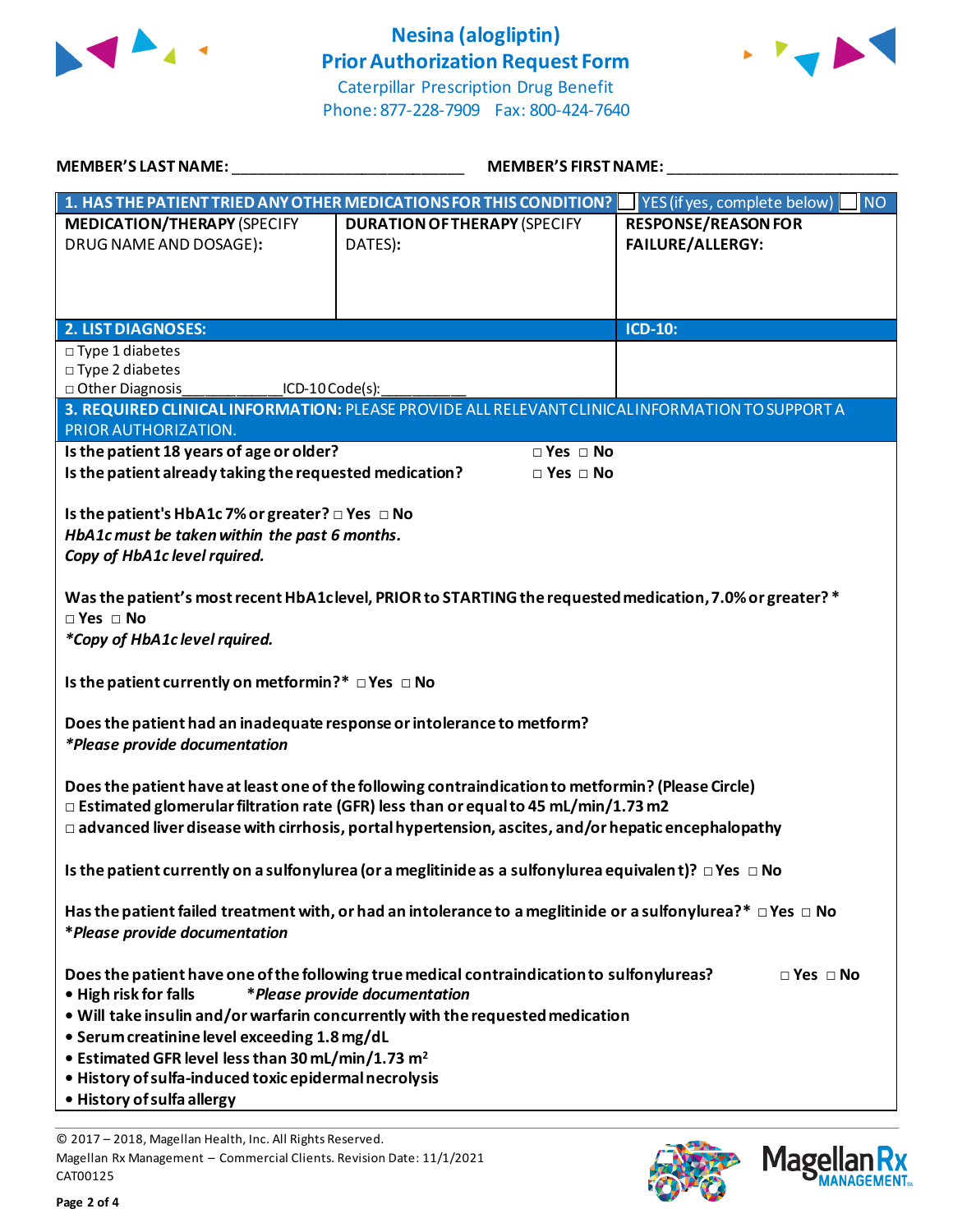



#### **Is the patient currently taking one of the below? (Please Circle)**

- **Adlyxin (lixisenatide)**
- **Glyxambi(linagliptin/empagliflozin)**
- **Byetta, Bydureon (exenatide)**
- **Janumet/Janumet XR (sitagliptin and metformin)**
- **Tradjenta (linagliptin)**
- **Onglyza (saxagliptin)**
- **Oseni (alogliptin-pioglitazone)**
- **Trulicity (dulaglutide)**
- **Victoza (liraglutide)**
- **Januvia(sitigliptin)**
- **Jentadueto(linagliptin and metformin)**
- **Kombiglyze XR (saxagliptin and metformin)**
- **Kazano (alogliptin and metformin)**

#### **Will the drug be discontinued? □ Yes □ No**

- **Adlyxin (lixisenatide)**
- **Glyxambi(linagliptin/empagliflozin)**
- **Byetta, Bydureon (exenatide)**
- **Janumet/Janumet XR (sitagliptin and metformin)**
- **Tradjenta (linagliptin)**
- **Onglyza (saxagliptin)**
- **Oseni (alogliptin-pioglitazone)**
- **Trulicity (dulaglutide)**
- **Victoza (liraglutide)**
- **Januvia (sitagliptin)**
- **Jentadueto (linagliptin and metformin)**
- **Kombiglyze XR (saxagliptin and metformin)**
- **Kazano (alogliptin and metformin)**

**Are there any other comments, diagnoses, symptoms, medications tried or failed, and/or any other information the physician feels is important to this review?**

**Please note:** Not all drugs/diagnosis are covered on all plans. This request may be denied unless all required information is received.

**ATTESTATION:** I attest the information provided is true and accurate to the best of my knowledge. I understand that the Health Plan, insurer, Medical Group or its designees may perform a routine audit and request the medical information necessary to verify the accuracy of the information reported on this form.

**Prescriber Signature or Electronic I.D. Verification: \_\_\_\_\_\_\_\_\_\_\_\_\_\_\_\_\_\_\_\_\_\_\_\_\_\_\_\_\_\_\_\_ Date: \_\_\_\_\_\_\_\_\_\_\_\_\_\_\_\_**

**CONFIDENTIALITY NOTICE:** The documents accompanying this transmission contain confidential health information that is legally privileged. If you are not the intended recipient, you are hereby notified that any disclosure , copying, distribution, or action taken in reliance on the contents

© 2017 – 2018, Magellan Health, Inc. All Rights Reserved. Magellan Rx Management – Commercial Clients. Revision Date: 11/1/2021 CAT00125